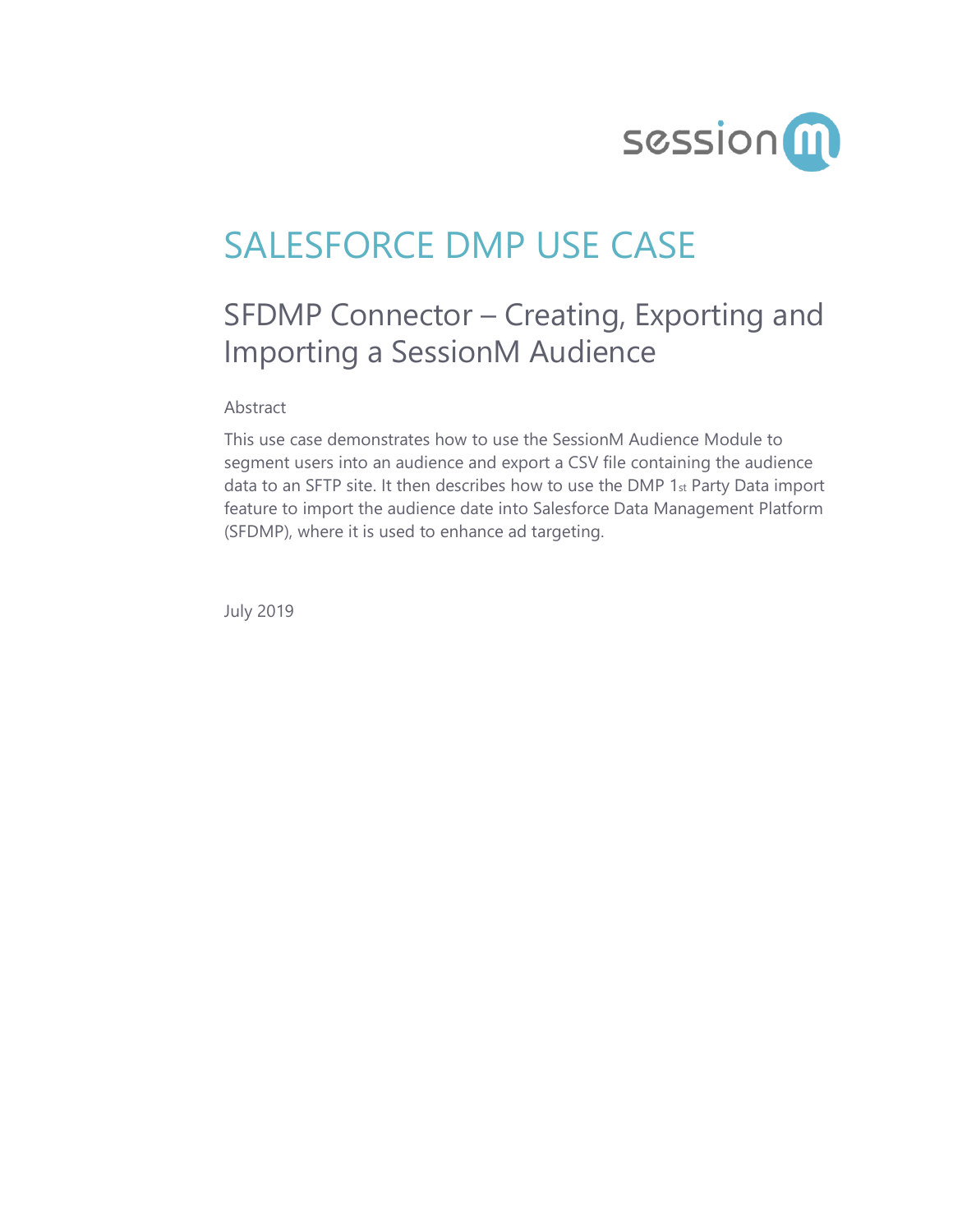

### **Contents**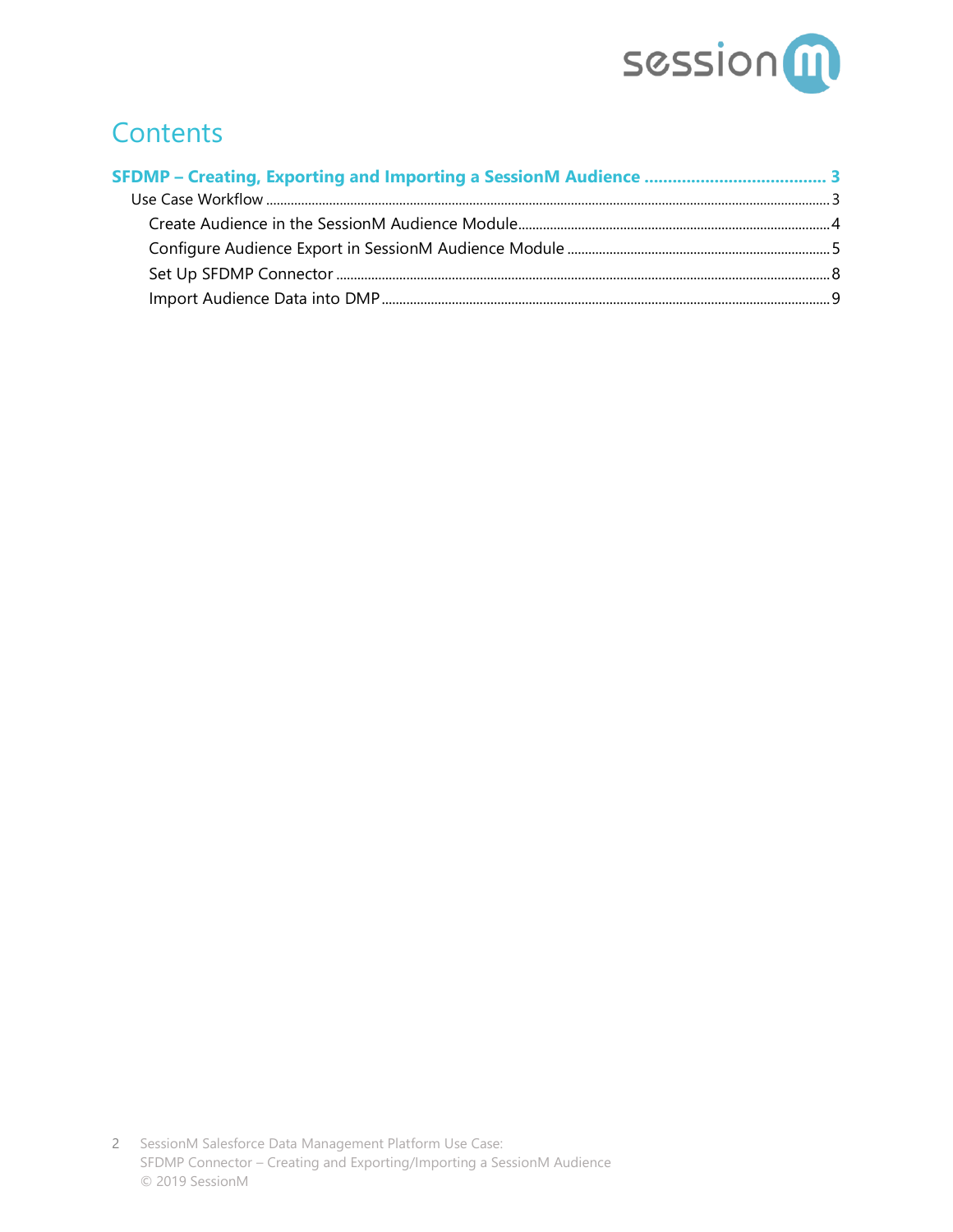

# <span id="page-2-0"></span>SFDMP – Creating, Exporting and Importing a SessionM Audience

This use case demonstrates how to:

- use the SessionM Audience Module to segment users into an audience.
- export a CSV file containing audience data to a configured SFTP destination.
- set up a DMP connector.
- use the DMP 1st Party Data import feature to import the audience data into SFDMP.

### <span id="page-2-1"></span>Use Case Workflow

The following image shows the workflow for creating and exporting a SessionM audience and then importing it into SFDMP.

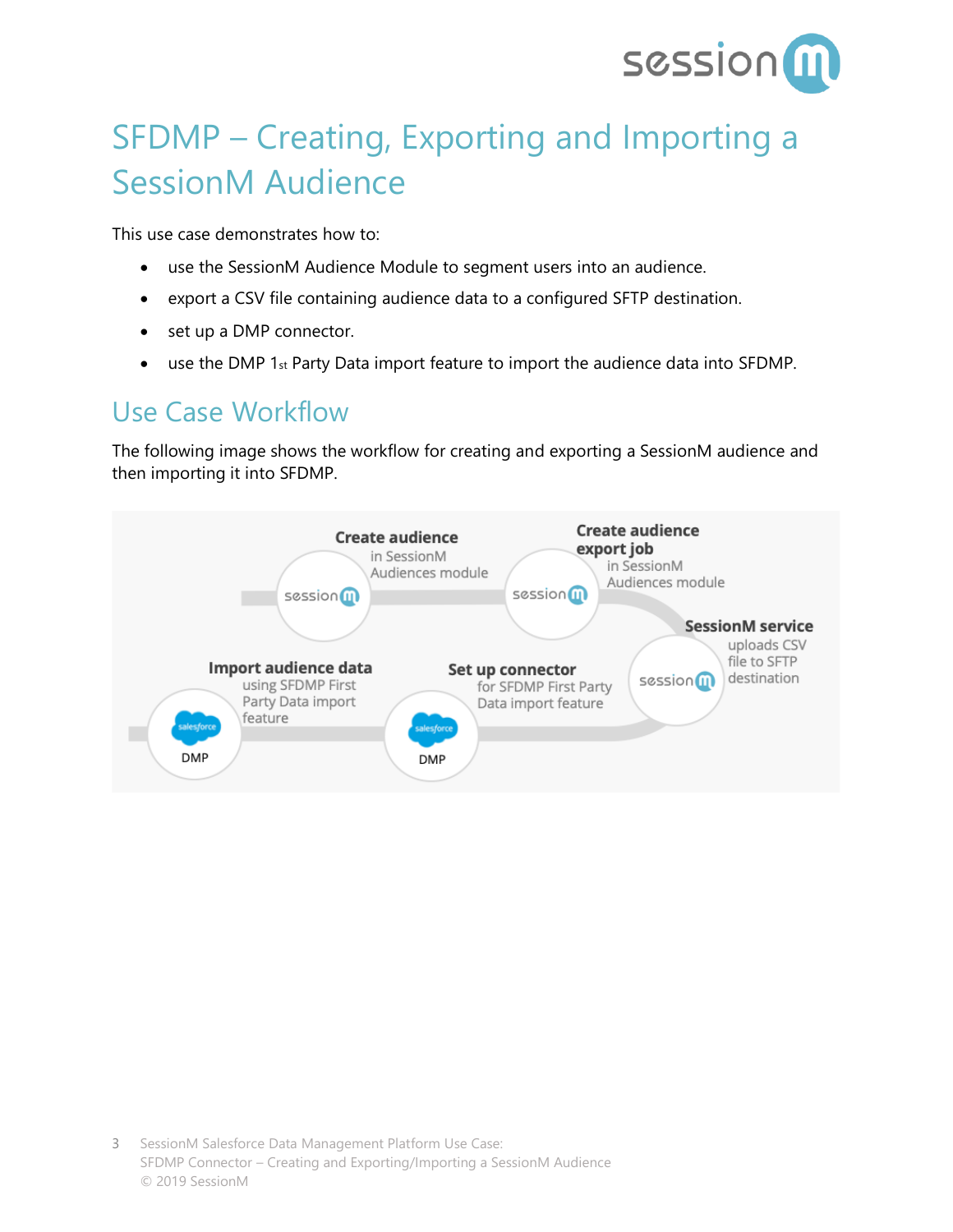

#### <span id="page-3-0"></span>Create Audience in the SessionM Audience Module

Define the audience whose data you will export to SFDMP.

1. Navigate to Audiences Module on the SessionM dashboard.



2. Click **Create Audience**.

| <b>All Audiences</b> |                      |                   | Search               |                   | Q<br><b>Create Audience</b> |  |
|----------------------|----------------------|-------------------|----------------------|-------------------|-----------------------------|--|
| <b>Audiences</b>     |                      |                   |                      |                   |                             |  |
| Status ≑             | Audience $\triangle$ | Type $\triangleq$ | <b>Created By</b>    | Created On $\sim$ |                             |  |
| Active               | size_of_one          |                   | Customer<br>OI.      | 01/25/2019        | Ŧ                           |  |
| Active               | Test-3               |                   | Customer<br>ାର       | 01/25/2019        | Đ                           |  |
| Active               | Test-2               |                   | Customer<br>ା        | 01/25/2019        | Œ                           |  |
| <b>Active</b>        | Test-1               |                   | Customer<br><b>ା</b> | 01/25/2019        | Ð                           |  |

3. On the Audience Setup tab, enter the Audience Name and select **Customer** as the Type.

| <b>Setup</b> | <b>Targeting</b>        |                            |              |  |
|--------------|-------------------------|----------------------------|--------------|--|
|              | Audience<br><b>Name</b> | <b>Offer Test Audience</b> |              |  |
|              | <b>Type</b>             | Customer                   | $\checkmark$ |  |
|              |                         |                            | <b>Next</b>  |  |

4. Specify audience criteria to filter the audience. In the example below, two criteria are specified: Gender is "Female" and State is "Massachusetts".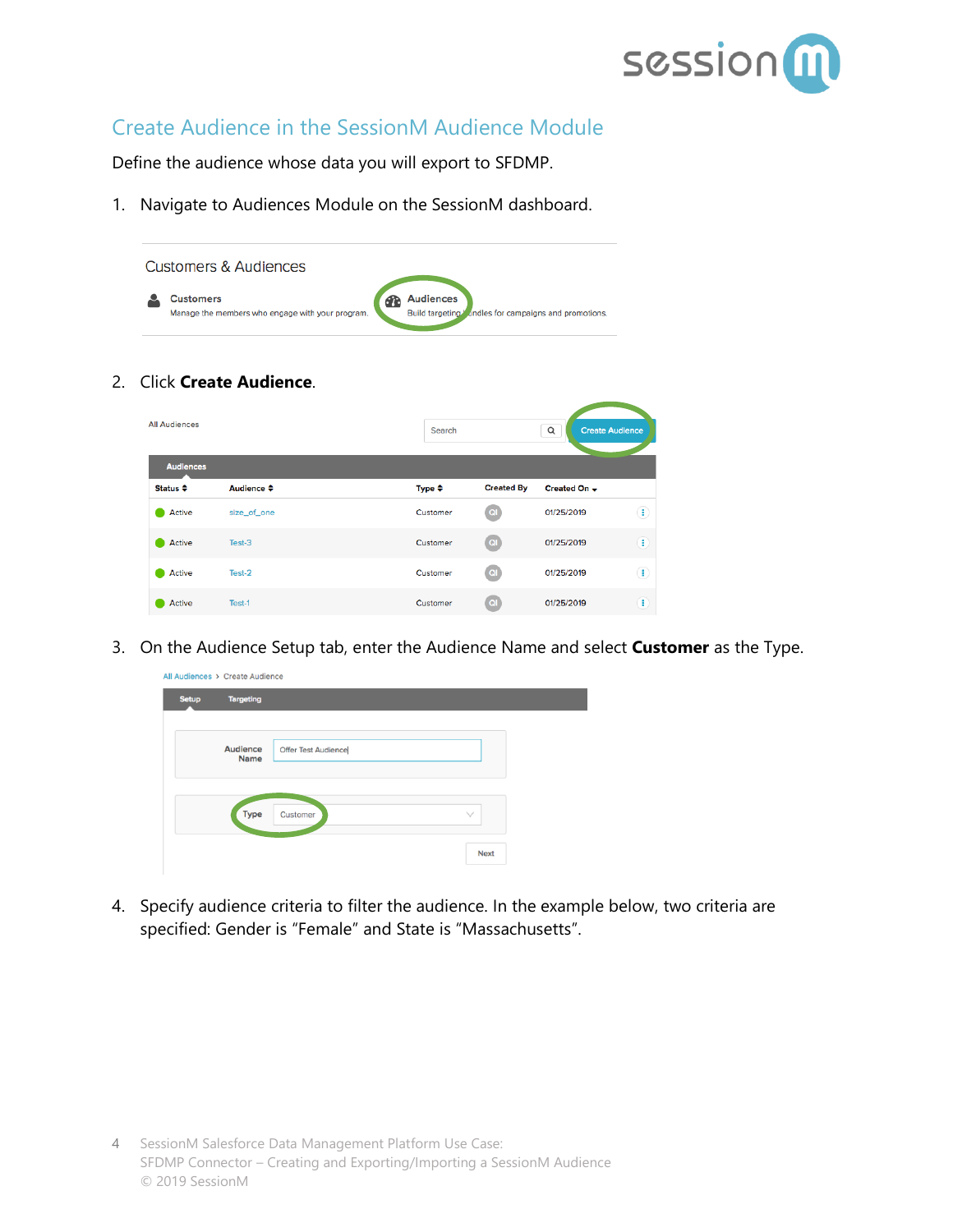

| <b>Offer Test Audience</b><br><b>Draft</b> | Activate<br>Del<br>łρ                                              |
|--------------------------------------------|--------------------------------------------------------------------|
| <b>Targeting</b>                           |                                                                    |
| ä<br>Female X<br>Gender                    | <b>Estimated Audience</b><br>Size<br>(real-time data)<br>72 users  |
| AND<br>亩                                   | *Does not reflect individual<br>customer's message<br>permissions. |
| Massachusetts X<br><b>State</b><br>Include | <b>Targeting Summary</b><br>Included                               |
| Add Attributes<br>$\sqrt{}$                | · Gender<br>· Female                                               |

5. Click **Save** and then **Activate**.

### <span id="page-4-0"></span>Configure Audience Export in SessionM Audience Module

Set up an audience export in the SessionM Audience Module.

1. In the Audience Module, select the audience that you defined in the previous step and click **Export**.



2. Supply the basic details for the export and toggle **Export Active** on.



5 SessionM Salesforce Data Management Platform Use Case: SFDMP Connector – Creating and Exporting/Importing a SessionM Audience © 2019 SessionM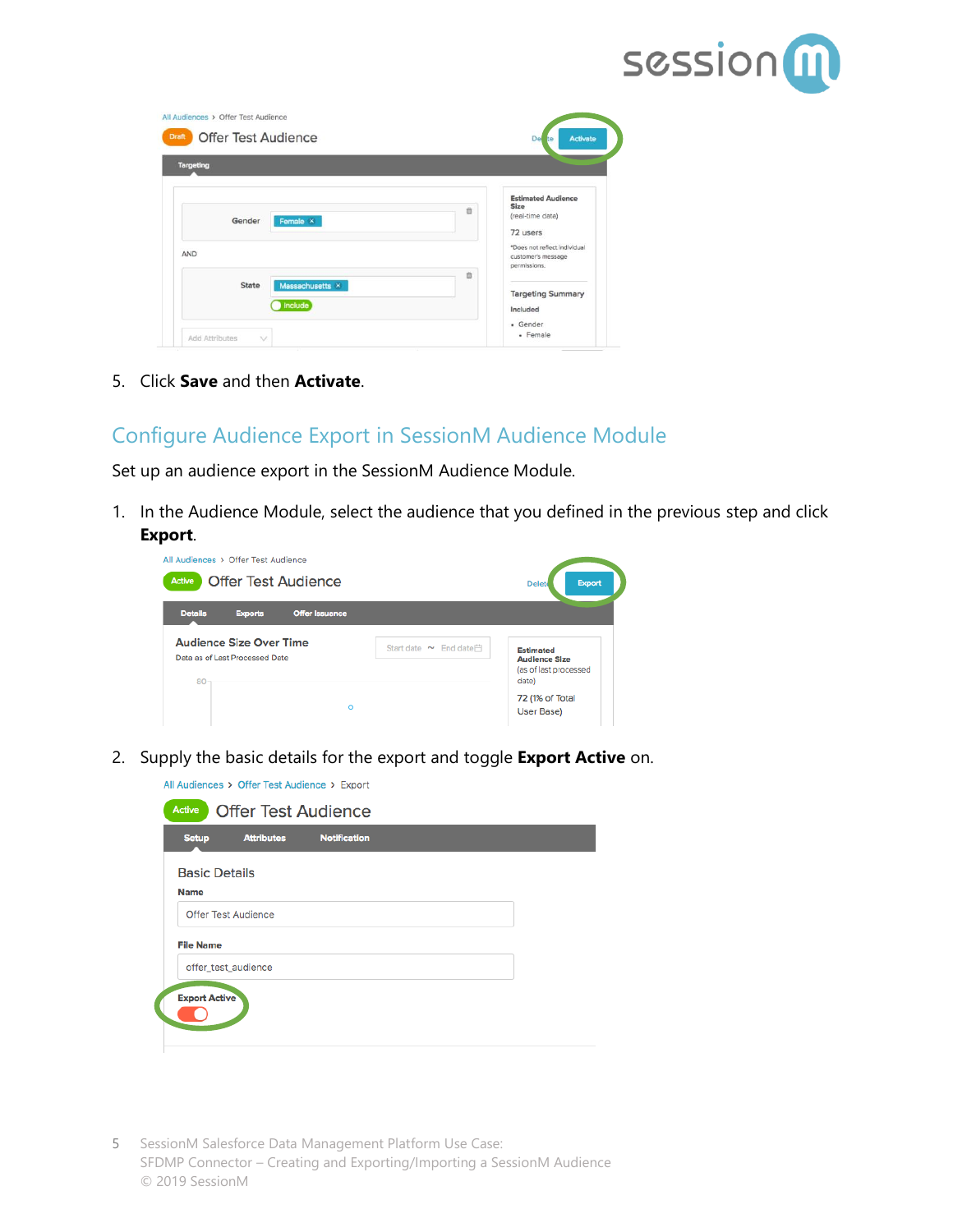

3. Set up a delivery schedule for the export. In the example below, the audience is generated

| once a day.                                                                                                 |
|-------------------------------------------------------------------------------------------------------------|
| <b>Delivery Sechdule</b><br><b>Delivery Date/Time</b>                                                       |
| 01/28/2019 10:57:08a                                                                                        |
| <b>Repeat This Export</b><br>Daily<br>Repeats<br>$\overline{1}$<br>day(s)<br>every                          |
| After<br><b>Ends</b><br>occurences                                                                          |
| <b>Cancel Export</b><br>If the export has not completed, when should we stop trying to export the audience? |
| After<br>Hours<br>v                                                                                         |

4. Set the file destination settings.

| <b>Destination Settings</b>  |  |
|------------------------------|--|
| Format                       |  |
| CSV                          |  |
| <b>Destination</b>           |  |
| <b>TEST</b>                  |  |
| <b>Encryption (optional)</b> |  |
|                              |  |
|                              |  |

5. On Attributes page, select **Include Header Row**. Leave the default value for Record Delimiter. Set Field Delimiter to **Other** and use a pipe (|) as the delimiter value.



6 SessionM Salesforce Data Management Platform Use Case: SFDMP Connector – Creating and Exporting/Importing a SessionM Audience © 2019 SessionM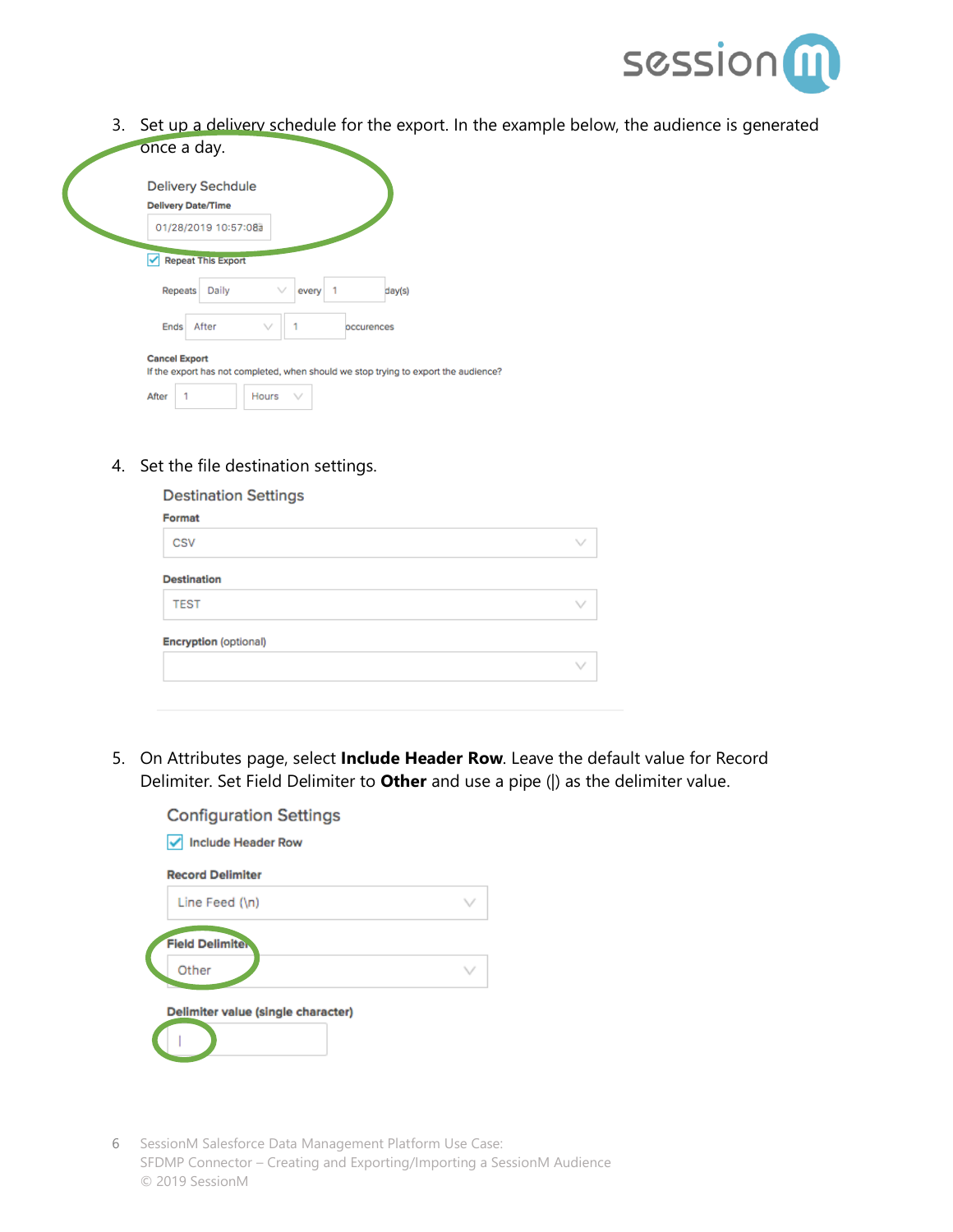

6. To specify a standard attribute in an audience export, select that attribute from the Attributes dropdown list on the Attributes page.

| <b>Attribute List</b>  |                                              |  |
|------------------------|----------------------------------------------|--|
| <b>Attribute</b>       | û<br>л<br><b>MARINER</b>                     |  |
| <b>O</b> Add Attribute | Year of Birth (YOB)<br><b>Account Status</b> |  |
|                        | <b>STATISTICS</b><br>State<br>$2\pi$         |  |

7. To specify a custom attribute in an audience export, first select the Custom Data attribute from the Attributes dropdown list on the Attributes page of the audience builder. A Custom Attribute textbox appears.

| <b>Attribute List</b>      |             |   |   |
|----------------------------|-------------|---|---|
| <b>Attribute</b>           | Custom Data |   | ⊕ |
| Custom<br><b>Attribute</b> |             | ⋔ |   |
| <b>O</b> Add Attribute     |             |   |   |

8. (Optional) Specify one or more email addresses that should be notified when the status of the audience export job changes.



- 
- 7 SessionM Salesforce Data Management Platform Use Case: SFDMP Connector – Creating and Exporting/Importing a SessionM Audience © 2019 SessionM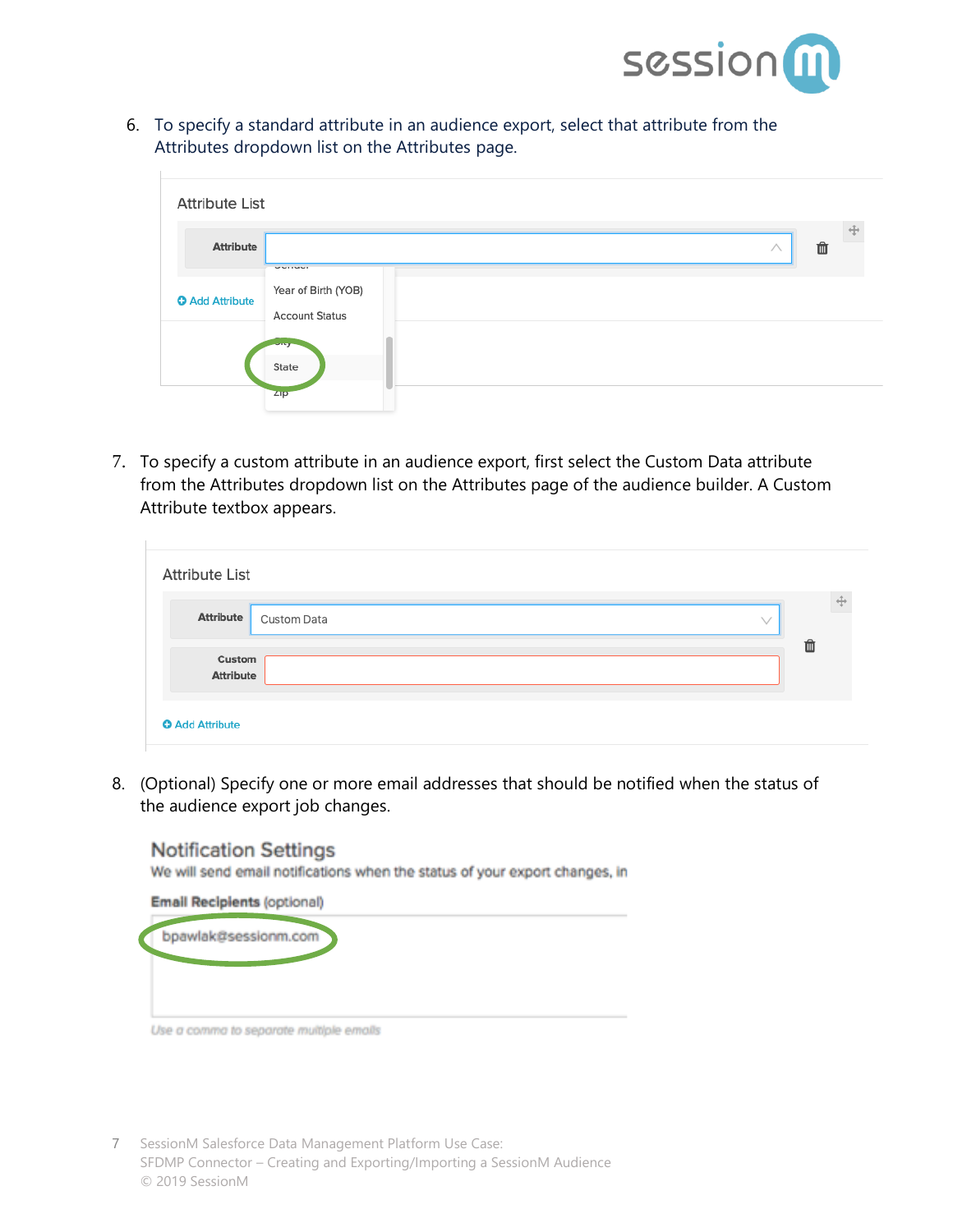

9. Click **Exports** to see the status of the export job.

| All Audiences > Offer Test Audience |                                         |                |                |            |                 |  |  |  |
|-------------------------------------|-----------------------------------------|----------------|----------------|------------|-----------------|--|--|--|
| Active                              | <b>Offer Test Audience</b>              |                |                |            |                 |  |  |  |
| <b>Details</b>                      | <b>Offer Issuance</b><br><b>Exports</b> |                |                |            |                 |  |  |  |
|                                     | Configuration<br>History                |                |                |            |                 |  |  |  |
| <b>Name</b>                         | Cadence                                 | <b>Repeats</b> | <b>Ends</b>    | Format     | <b>Destinat</b> |  |  |  |
| <b>Offer Test</b><br>Audience       | One Time                                | Never          | 01/29/19 10:57 | <b>CSV</b> | TEST            |  |  |  |

10. Click **History** to view the status of audience export job.

| All Audiences > Offer Test Audience |                                         |          |                   |                          |            |                  |
|-------------------------------------|-----------------------------------------|----------|-------------------|--------------------------|------------|------------------|
| Active                              | <b>Offer Test Audience</b>              |          |                   |                          |            |                  |
| <b>Details</b>                      | <b>Offer Issuance</b><br><b>Exports</b> |          |                   |                          |            |                  |
| Configuration                       | History                                 |          |                   |                          |            |                  |
| <b>State</b>                        | <b>Name</b>                             | Cadence  | <b>Start Date</b> | <b>End Date</b>          | Format     | <b>Destinati</b> |
| In-Progress                         | Offer Test Audience                     | One Time | 01/28/19 12:31:05 | $\overline{\phantom{a}}$ | <b>CSV</b> | <b>TEST</b>      |

#### Audience Data Exported to SFTP

The SessionM Audience Export Service generates a CSV file and transfers it to a configured SFTP site.

#### <span id="page-7-0"></span>Set Up SFDMP Connector

You must set up a new connector in SFDMP before importing data from SessionM to SFDMP. Use the following link to access the connector set up instructions:

<https://konsole.zendesk.com/hc/en-us/articles/360017744053-Self-Serve-First-Party-Imports>

Use the following settings for SessionM User Import.

- Step 2 Connector Name "SessionM User Data"
- Step  $3 Data Type = User$
- Step 4 Identifier Type = Hashed Email (SessionM to DMP integration uses SHA256 Hashed Email for matching records.)
- Step 5 Data Refresh Handling should be set to "Overwrite"
- Step 6 File Location should map to where SessionM files are being loaded
- Step 7 File Compression Type choose if applicable
- Step  $8$  File Type = CSV
- 8 SessionM Salesforce Data Management Platform Use Case: SFDMP Connector – Creating and Exporting/Importing a SessionM Audience © 2019 SessionM